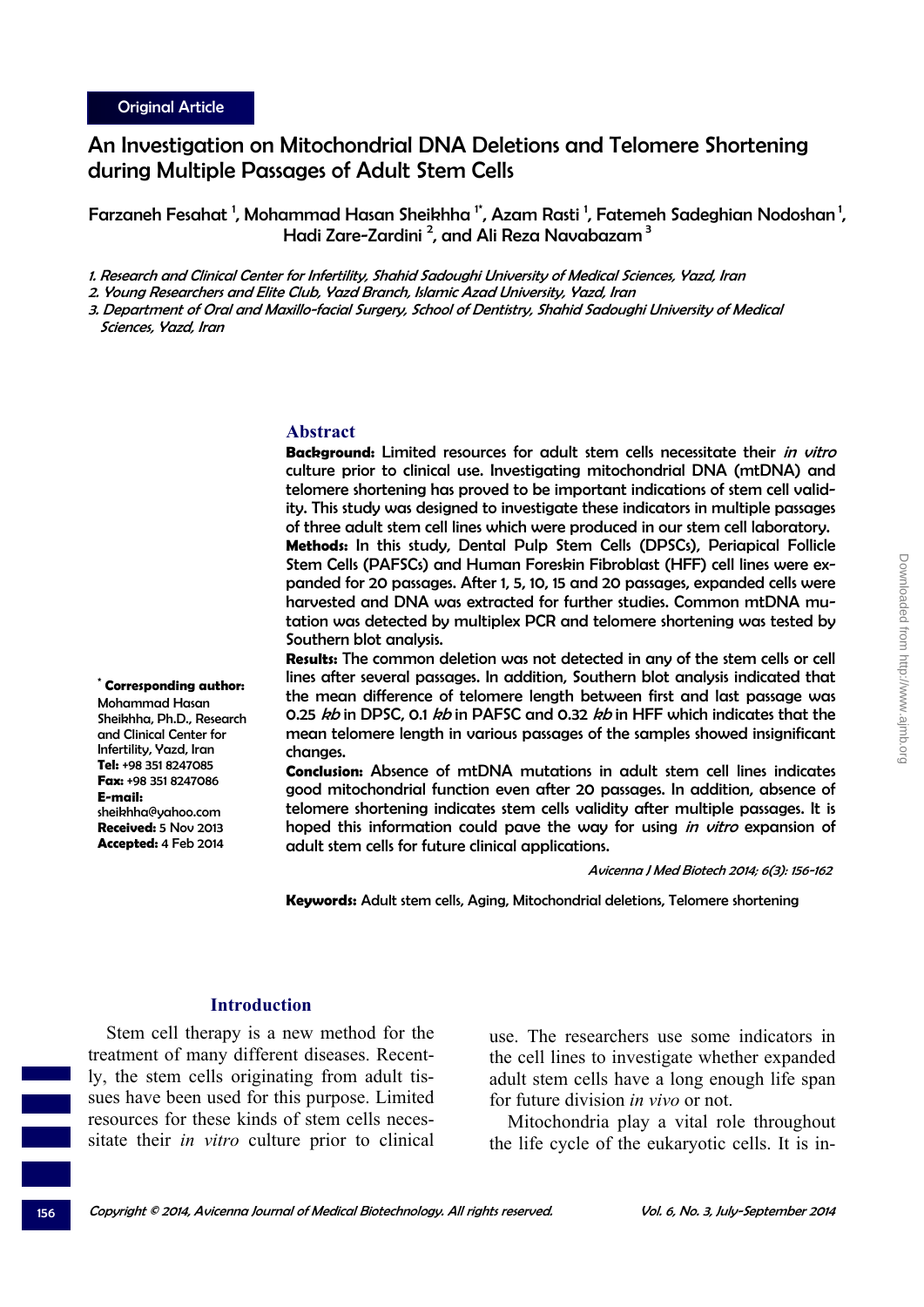volved in many metabolic tasks such as apoptosis-programmed cell death and cellular proliferation<sup>1</sup>. One fundamental function of mitochondria is the production of Adenosine Triphopshate (ATP) via oxidative phosphorylation. This could be disrupted when a critical threshold of mutant mitochondrial DNA (mt DNA) is met, thus inactivating the cell  $2$ . Therefore, the evaluation of common mtDNA deletion could be used as a marker to detect the quality of adult stem cells. Numerous laboratories have detected a specific mtDNA mutation, known as the common deletion (ΔmtDNA4977). This mutation is associated with some neoplasms  $3,4$  and also aging processes in some tissues and cells 5-10. Adult cell lines may harbor mutant mtDNA that may further accumulate during cell culture, and thus have consequences for long-term viability. On the other hand, future medical applications of stem cell therapies include the use of cells originating not only from embryos but also from adult tissues  $11$ . Usually, it is essential to culture and populate adult stem cell line or other adult cell sources like fibroblasts before putting them to therapeutic use. Therefore, monitoring the volubility of these cells after multiple cultures is very important.

In addition to mutant mtDNA, telomere shortening is another good indicator of stem cells volubility. There are several methods for monitoring or measuring the condition of telomeres such as Terminal Restriction Fragment (TRF) analysis, Fluorescence *in situ* Hybridization (FISH), Polymerase Chain Reaction (PCR) and telomerase activity  $12$ . These measurements are important because extensive sub-culturing and expansion of adult stem cells is necessary for an effective therapy 13.

In this paper, adult stem cell lines were established from human third molar teeth and cell lines from human foreskin fibroblast in Yazd Research and Clinical Center for Infertility  $14,15$ . The goal of this study was to determine whether the human mtDNA common deletion and shortening of telomere length as two aging biomarkers were present in these cell lines during several passages.

# **Materials and Methods**

# *Isolation of stem cells and cell culture*

The normal and non-decayed human third molars were extracted for orthodontic treatment purposes from 20 adults (15-22 *yrs*) after receiving their informed consent at the Department of Oral and Maxillo-Facial Surgery, Dental School of Shahid Sadoughi University of Medical Sciences, Yazd, Iran 14. Dental School Ethics Committee approved the research and all the participants submitted their signed consent letter.

The pulp tissue was gently separated from the crown and root. Tooth germs at the rootforming stage were obtained and named periapical follicles. These were removed from the root dentin with a scalpel. The tissue segments were digested in a solution of 3 *mg/ml* collagenase type I and 4 *mg/ml* dispase dissolved in DMEM for  $1 \ hr$  in  $CO<sub>2</sub>$  incubator. The suspensions of cells were cultured into 25  $cm<sup>2</sup>$  plastic flask with alpha modification of Eagle's medium (alpha-MEM, Gibco BRL, Carlsbad, CA) supplemented with 10% Fetal Bovine Serum (FBS, Gibco BRL), 100 *U/ml* penicillin, 100 *mg/ml* streptomycin (Gibco BRL) and amphotericin B (BIOCHROM AG) for primary culture and then incubated at  $37^{\circ}$ C. In this study, 2 types of derived dental stem cells, DPSCs and PAFSCs were passaged 21 times and after each passage 3 to passage 21, mtDNA deletion was investigated.

# *Isolation of human foreskin fibroblast*

Pieces of human foreskin with the area of 1-2 *cm 2* were obtained from circumcisions of 9 human neonatas. These pieces were washed with phosphate saline buffer solution (Invitrogen Corporation, Carlsbad, CA), then they were cut into 4-6 *mm* pieces, washed again, and incubated enzymatically by collagenase I and IV with a 1:1 ratio (Invitrogen Corporation, Carlsbad, CA) overnight at 37*°C*. The tissue pieces were fragmentized mechanically with insulin syringes (29 gauge), and then cell suspension was centrifuged at 1,000 *rpm* for 5 *min* and the supernatant was removed. Next,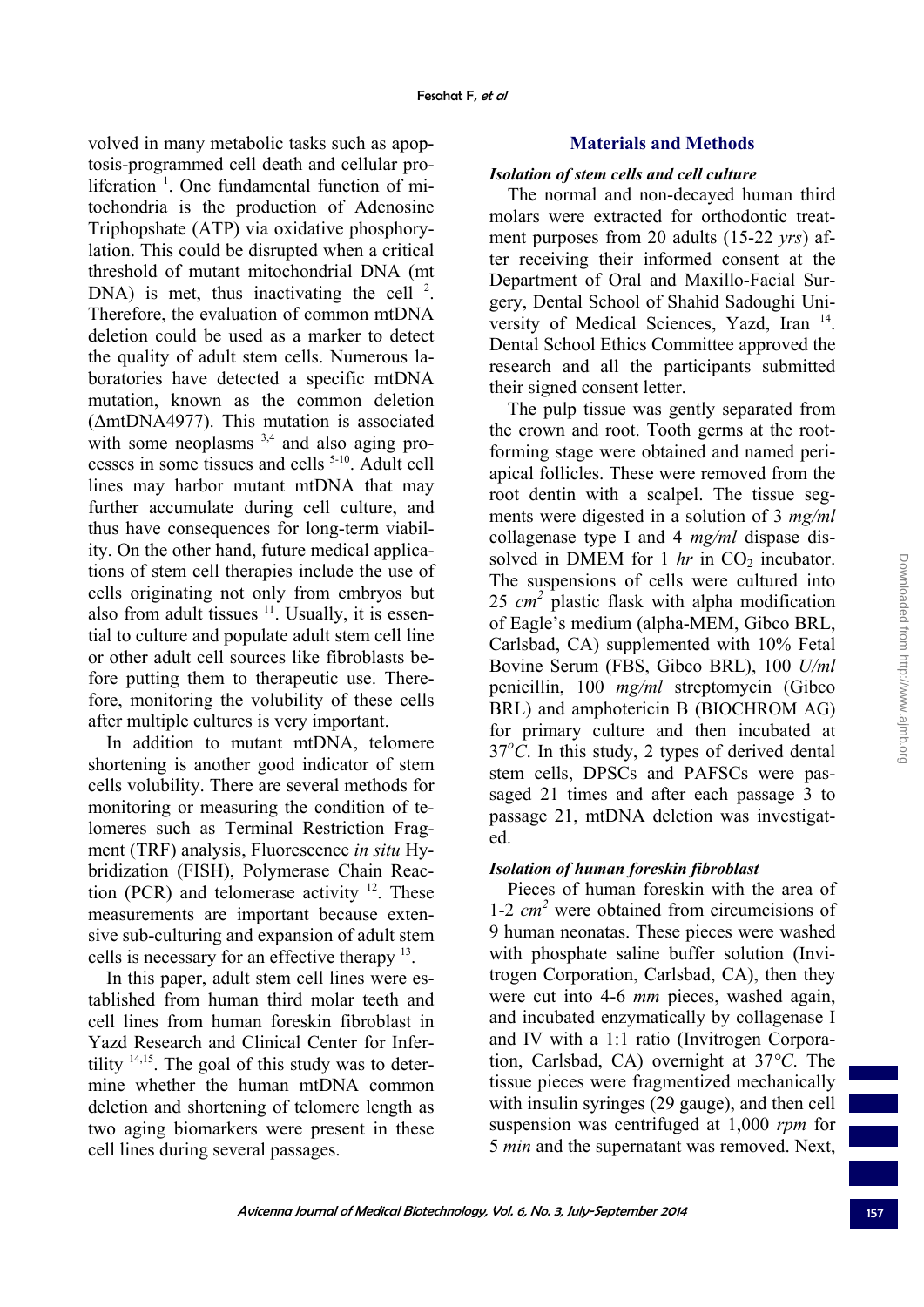the pellet was resuspended in 10 *ml* proliferation DMEM medium supplemented with 15% FBS and 1% penicillin/streptomycin, then transferred to a  $25 \text{ cm}^2$  tissue culture flask (Falcon) 15. Multiple passages were performed for Human Foreskin Fibroblast (HFF) and passages 1, 5, 10, 15 and 20 were used for comparing them with two adult dental stem cell lines in the study.

### *DNA extraction and mtDNA deletion analysis*

Using Bioneer Genomic DNA kit, total cellular DNA was isolated from different cell lines in passages 1, 5, 10, 15 and 20. Each experiment was repeated three times for all passages. The PCR reactions were performed in a thermal cycler (MWG biotech primus) for 35 cycles with denaturation at  $94^{\circ}$ C for 1 *min*, primer annealing at 55*<sup>o</sup> C* for 1 *min* and exten- $\frac{1}{2}$  sion at 72<sup>o</sup>C for 35 *s*. The deletion- prone region of mtDNA between 5461 of light strand and 15000 of heavy strand was investigated in all samples using the primers ONP 86 (5461- 5480), ONP 89 (5740-5721), ONP 74 (13640- 13621), ONP 25 (8161-8180) <sup>16</sup>. The distances between the primers were long enough to allow amplification only if a part of the DNA between respective primers was deleted. Primer pairs, ONP 86 and ONP 89, were used to amplify a normal internal mtDNA fragment (279 *bp*) in a region which is rarely afflicted by deletions, and served as a control for the preparation and PCR analysis. Primer pairs, ONP 74 and ONP 25 were used to amplify a 502 *bp* amplicon for detection of deletion. One DNA sample from a patient with Ataxia-Telangiectasia who had a common mtDNA deletion was tested as the positive control. The accuracy of tests was examined by direct sequencing of some random DNA fragments amplified by the PCR reactions.

# *Southern blot analysis of TRF*

Telomere restriction fragment analysis was performed as described by using the Telo-TAGGG Telomere Length Assay Kit (Roche Molecular Biochemical) according to the protocol provided by the manufacturer's recommendations. Briefly, the test principle is as

follows: The genomic DNA was isolated and digested using restriction enzymes RsaI and HinfI for 2 *hr* at 37*°C*. The DNA fragments were separated by gel electrophoresis for 2- 4 *hr* at 70 *V* on a 0.8% agarose gel and transferred to a nylon membrane by Southern blotting. The blotted DNA fragments were hybridized to a digoxigenin (DIG)-labeled probe specific for telomeric repeats and incubated with a DIG-specific antibody covalently coupled to alkaline phosphate. Finally, the immobilized telomere probe was visualized by virtue of alkaline phosphatase metabolizing CDP-Star, a highly sensitive chemiluminescence substrate. The average TRF length could be determined by comparing the signals relative to a molecular weight standard. After exposure of the blot to an X-ray film, the mean TRF length were scanned and calculated by the multianalizor (Bio-rad) software.

#### *Statistics*

All values are expressed as means±SD. Differences between groups were tested using paired t-test. A p-value<0.05 was considered significant.

### **Results**

### *mtDNA common deletion*

In this study, using a molecular approach, the frequency of the mtDNA common deletion was analyzed in adult cell lines derived from dental and foreskin tissues. The common deletion was not found in any samples (Figure 1). The results demonstrated that the mtDNA common deletion was unlikely to be responsible for aging due to multiple routine passages.

# *Telomere length of adult stem cells*

After three experiments, the mean telomere length in the first passage was 11.86±0.55 *kb* in DPSC, 11.47±0.15 *kb* in PAFSC and 11.51± 0.14 *kb* in HFF. Moreover, mean telomere length in the last passage was 11.61±0.58 *kb* in DPSC, 11.57±0.28 *kb* in PAFSC and 11.19± 0.17 *kb* in HFF (Figure 2). These results show that the mean difference of telomere length between first and last passage was 0.25 *kb* in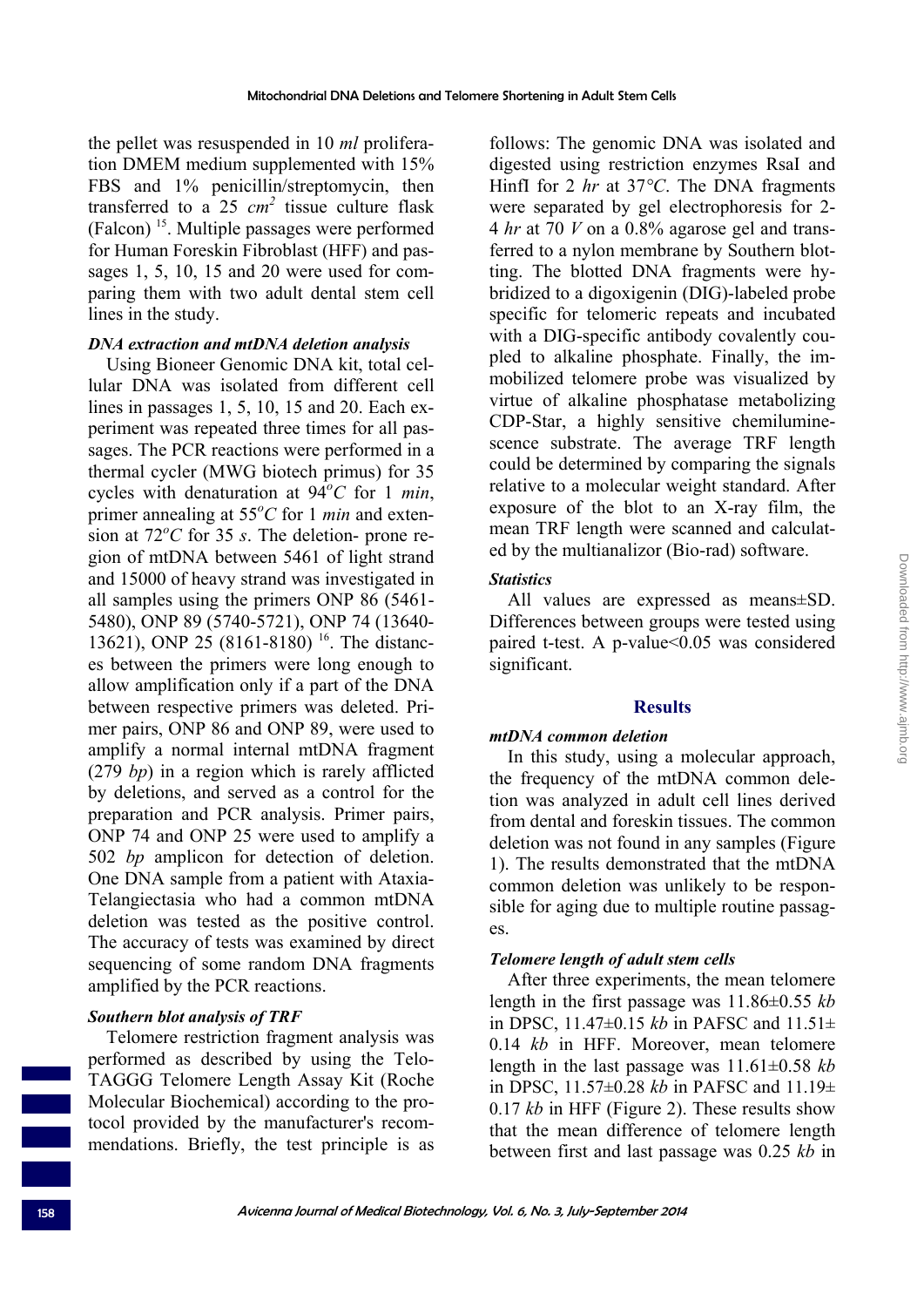

Figure 1. Gel electrophoresis to study human mitochondrial DNA (mtDNA) common deletion in adult stem cell lines (DPSCs). Marker is a 100 *bp* DNA ladder. The other lanes demonstrate 279 *bp* mtDNA amplified with primers ONP 86 and 89. No PCR amplicons were generated in any three cell lines using primers ONP 74, ONP 25, ONP 99, ONP 10 indicating no mtDNA common deletion. A1, A5, A10, A15 and A20 indicate periapical follicle stem cells (PAFSCs) after 1, 5, 10, 15 and 20 passages. B1 B5, B10, B15, B20 indicate the same results in dental pulp stem cells (DPSCs). C and M show negative control and marker, respectively<br>show negative control and marker, respectively

DPSC, 0.1 *kb* in PAFSC and 0.32 *kb* in HFF which indicate insignificant changes with pvalues greater than 0.05 (Table 1). In addition, morphological investigation by microscope and cell proliferation rate assay for achieving cell density did not show appreciable changes during passages (Table 2).

#### **Discussion**

Investigating mtDNA common mutation and telomere length assay as aging biomarkers of adult stem cells is the subject of many recent studies. For example, several studies were done in this regard on Mesenchymal Stem Cell (MSC) lines derived from human bone marrow  $12-14$ ,  $17$  or animal  $9$  and also on oocytes, embryo or cumulus cells 18,19. In this



Figure 2. Southern blotting shows telomere length. A5, A10, A15 and A20 indicate telomere length in PAFSCs after 5, 10, 15 and 20 passages. B5, B10, B15, B20 and C5, C10, C15, C20 indicate the same results in DPSCs and HFF, respectively. M is molecular weight marker. LW and HW indicate low and high molecular weight of control DNA, respectively

| Primer    | Primer<br>nucleotide | <b>Primer sequencing</b>   |  |
|-----------|----------------------|----------------------------|--|
| ONP-86F   | 5480-5461            | 3'-CCCTTACCACGCTACTCCTA-5' |  |
| ONP-89R   | 5740-5721            | 3'-GGCGGGAGAAGTAGATTGAA-5' |  |
| $ONP-74R$ | 13640-<br>13621      | 3'-GGTTGACCTGTTAGGGTGAG-5' |  |
| $ONP-25F$ | 8161-8180            | 3'-CTACGGTCAATGCTCTGAAA-5' |  |

study, efforts were made to examine mtDNA common mutation and telomere length assay together in adult human dental stem cells and adult fibroblast line which were produced in our stem cell laboratory during multiple passages.

Adult stem cells including MSCs and Hematopoetic Stem Cells (HSCs) are generally known to have a limited life span  $20$ . Human Mesenchymal Stem Cells (hMSCs), because

Table 1. Characteristics of dental stem cell lines and human foreskin fibroblasts

| <b>Characteristics</b>                                                 | <b>Dental Follicle</b><br>Stem Cell (DPSC) | <b>Periapical Follicle</b><br><b>Stem Cells (PAFSC)</b> | Human Foreskin<br><b>Fibroblast (HFF)</b> |  |
|------------------------------------------------------------------------|--------------------------------------------|---------------------------------------------------------|-------------------------------------------|--|
| Mean telomere length in the first passage $(kb)$                       | $11.86 \pm 0.55$                           | $11.47\pm0.15$ <sup>†</sup>                             | $11.51\pm0.14$ <sup>¥</sup>               |  |
| Mean telomere length in the last passage $(kb)$                        | $11.61 \pm 0.58$ <sup>*</sup>              | $0.28^{\dagger} \pm 11.57$                              | $11.91 \pm 0.17$ <sup>¥</sup>             |  |
| Mean difference of telomere length between first and last passage (kb) | 0.25                                       | 0.1                                                     | 0.32                                      |  |
| Needed time for flask confluence at first passage (day)                | $0.8 \pm 3$                                | $0.8 \pm 3$                                             | $0.8 \pm 3$                               |  |
| Needed time for flask confluence at last passage (day)                 | $0.5 \pm 5$                                | $0.5 \pm 5$                                             | $0.5 \pm 5$                               |  |

Comparisons of groups \*†¥ with mean telomere length in the last passage were not statistically significant. P>0.05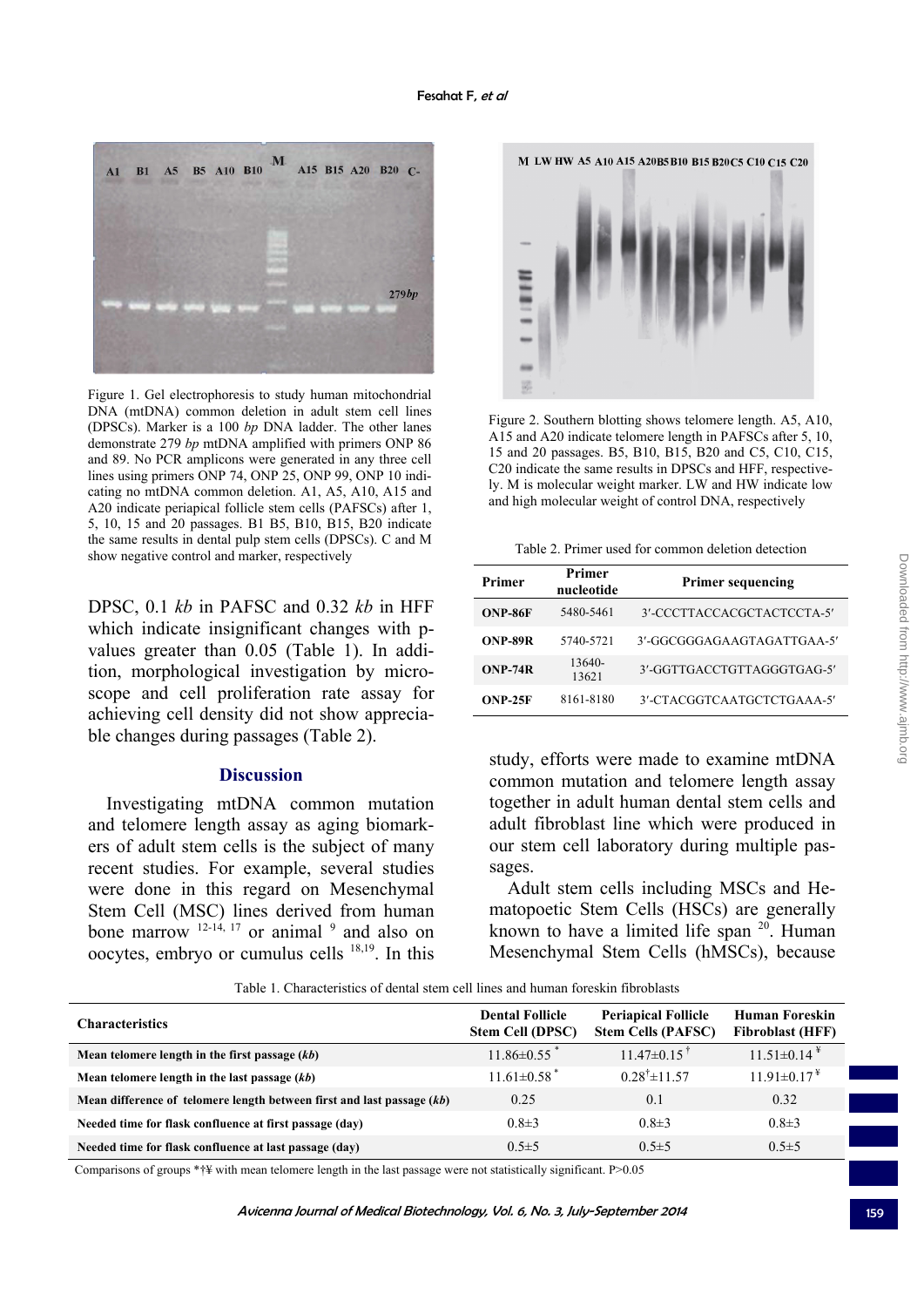of their self renewal ability, multipotentiality, and immunosuppressive capacity are considered to have high clinical potentials. These potentials could be different depending on tissue origin and some embryonic stem cell like phenotypes such as expression of embryonic markers 12,21.

Some studies introduced adult stem cell lines with detectable levels of telomerase that can extend to a large population at multiple passages *in vitro* 22. Moreover, the mechanism of senescence for these cell lines is poorly understood. Replicative senescence proceeded and it was shown that stress-induced premature senescence, unlike replicative senescence, is largely independent of the telomere length or the number of cell divisions  $20$ . Chen *et al* indicated that Amniotic Fluid (AF) stem cells show senescence and longevity changes unrelated to telomere length. Therefore, AF derived cells are most likely to undergo stress induced premature senescence and not normal replicative senescence in culture  $23$ .

In adults, telomerase is only expressed in germ cells, stem cells and some progenitor cells 24 while presence of telomerase activity in MSCs is still controversial according to different studies <sup>25-32</sup>

It is reported that the longest telomeres are generally marking the most primitive adult stem cell compartments and the shortest telomeres are related to more differentiated compartments within a given tissue  $25$ . Similar results were reported in lingual epithelium  $26$ . In order to better explain the role of telomeres in the aging of MSCs, initial size of telomeres and donor age dependency were examined. Interestingly, the data from different groups do not correlate with each other 28-30. However, findings related to the gradual deterioration of telomere ends with successive cell divisions are consistent across all studies <sup>12</sup>.

In our previous work on PAFSCs, DPSCs and HFF, high proliferative ability of these cell lines was shown by the expression of some embryonic/germ immonohistochemical or gene markers which indicate that their self renewal capacities may increase without occurrence of aging markers <sup>14,15</sup>. Overall, some investigators used cancer stem cells instead of adult stem cells  $33$ . Studying this population is easier for monitoring their behavior in response to different stimuli or therapeutic treatments <sup>34</sup>. However, in this study, generated stem cells plus HFF cell line were used which are the main strengths of this research.

In the present study, an insignificant change of telomere length was observed between first and last investigated passages in all three cell lines. In addition, morphological investigation by microscope and cell proliferation rate assay for achieving cell density did not show appreciable changes during passages.

In addition to the telomere length, the accumulation of common deletion as well as other mtDNA deletions and point mutations are thought to contribute to normal cell aging  $27$ . In the past decade, different mutations of mtDNA have been reported to frequently occur and accumulate with age in muscle and other human tissues. Among them, the 4,977 *bp* and 7,436 *bp* deletions and the A3243G and A8344G point mutations are the most frequent mutations  $35$ . In fact, the accumulation of mtDNA deletions and Single Nucleotide Variants (SNVs) is a well-accepted facet of the biology of aging. Recently, it was shown that a complex manner is involved in alteration of the mitochondrial genome with age  $36$ . It was shown that mitochondria are translocated in the oocyte during fertilization to cluster around the pronuclei and remain in a perinuclear pattern during embryo development. This clustering appears to be essential for normal embryonic development. Because embryonic stem cells are derived from fertilized oocytes, and eventually can differentiate into adult stem cells, it was hypothesized that mitochondrial perinuclear clustering persists through preimplantation embryo development into the stem cells, and that this localization is indicative of stem cell pluripotency  $7,19$ .

The study did not reveal a specific association between common 4977 *bp* mtDNA deletion and multiple passages of adult stem cells and fibroblasts that were used as a common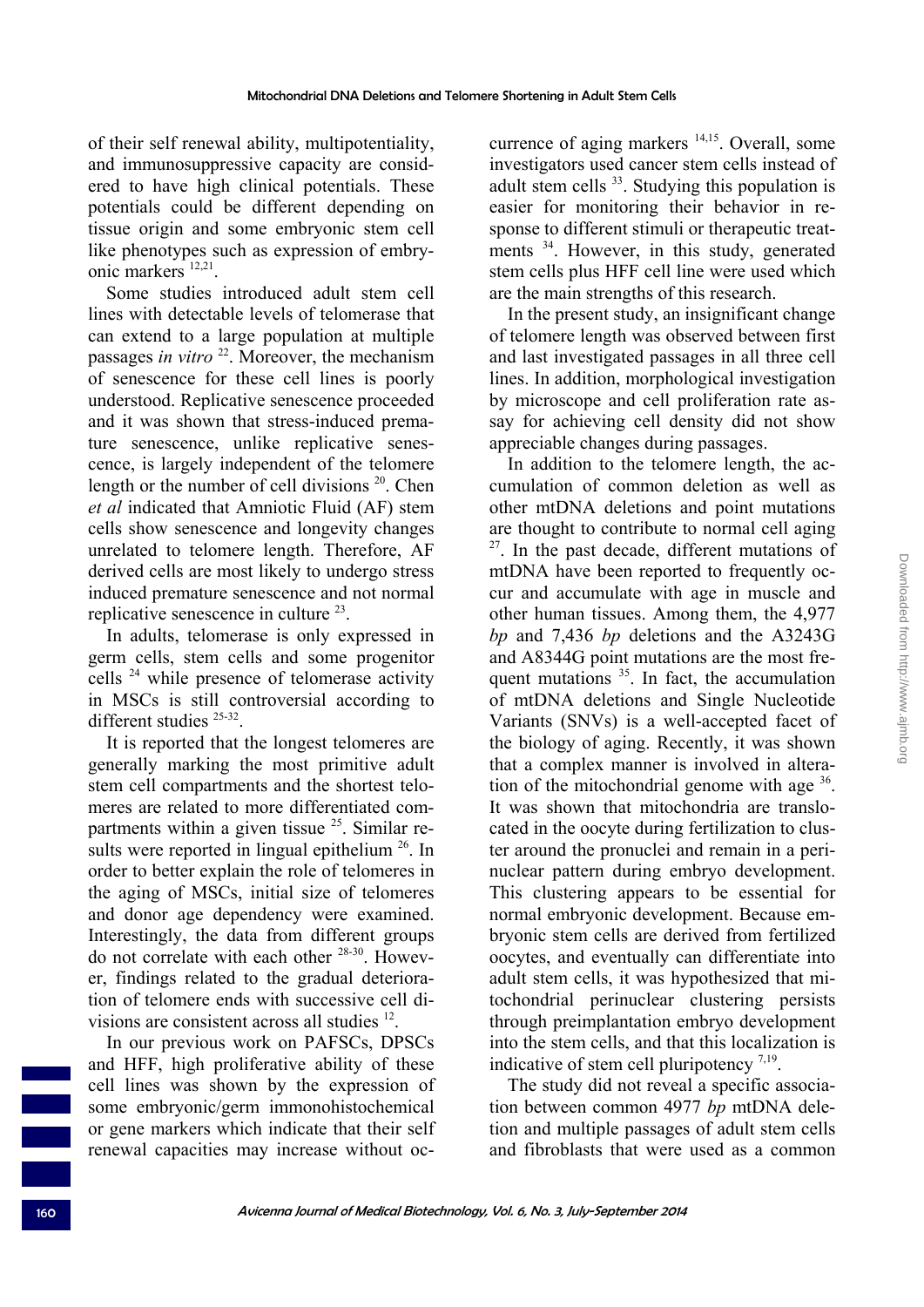cell line. Similar to this study, several other studies using different tissue/cell lines had already come to the same conclusion  $3$ .

# **Conclusion**

With these results, it seems that common mtDNA deletion and telomere length are not related with aging in 20 first passages in adult stem cell lines and HFF cell line. Therefore, these adult stem cells may be suitable for clinical application even after 20 passages. This article suggests further investigation on different adult cell lines with more passages *in vitro* for mtDNA deletion and telomere length assay. This will expand our data regarding the effect of multiple passages and cellular senescence of stem cell lines on gene expression changes in adult stem cells.

# **Conflict of Interest**

There were no conflicts of interest to be stated.

### **References**

- 1. Zhang J, Li X, Mueller M, Wang Y, Zong C, Deng N, et al. Systematic characterization of the murine mitochondrial proteome using functional validated cardiac mitochondria. Proteomics 2008;8(8):1564 - 1575.
- 2. Chinnery PF, Samuels DC, Elson J, Turnbull DM. Accumulation of mitochondrial DNA mutations in ageing, cancer and mitochondrial disease: is there a common mechanism? Lancet 2002;360(9342):1323- 1325.
- 3. Aral C, Akkiprik M, Kaya H, Ataizi-Çelikel C, Caglayan S, Ozisik G, et al. Mitochondrial DNA common deletion is not associated with thyroid, breast and colorectal tumors in Turkish patients. Genet Mol Biol 2010;33(1):1-4 .
- 4. Hsieh RH, Tsai NM, Au HK, Chang SJ, Wei YH, Tzeng CR. Multiple rearrangements of mitochondrial DNA in unfertilized human oocytes. Fertil Steril 2002;77(5):1012-1017.
- 5. Chen X, Prosser R, Simonetti S, Sadlock J, Jagiello G, Schon EA. Rearranged mitochondrial genomes are present in human oocytes. Am J Hum Genet 1995;57(2):239-247.
- 6. Barritt JA, Brenner CA, Cohen J, Matt DW. Mitochondrial DNA rearrangements in human oocytes

and embryos. Mol Hum Reprod 1999;5(10):927- 933.

- 7. Brenner CA, Kubisch HM, Pierce KE. Role of the mitochondrial genome in assisted reproductive technologies and embryonic stem cell-based therapeutic cloning. Reprod Fertil Dev 2004;16(7):743- 751.
- 8. Futyma K, Putowski L, Cybulski M, Miotla P, Rechberger T, Semczuk A. The prevalence of mtDNA 4977 deletion in primary human endometrial carcinomas and matched control samples. Oncol Rep 2008;20(3):683-688.
- 9. Mohamed SA, Hanke T, Erasmi AW, Bechtel MJ, Scharfschwerdt M, Meissner C, et al. Mitochondrial DNA deletions and the aging heart. Exp Gerontol 2006;41(5):508-517.
- 10. Gibson TG, Kubisch MK, Brenner CA. Mitochondrial DNA deletions in rhesus macaque oocytes and embryos. Mol Hum Reprod 2005;11(11):785-789.
- 11. Bavister BD, Wolf DP, Brenner CA. Challenges of primate embryonic stem cell research. Cloning Stem Cells 2005;7(2):82-94.
- 12. O'Callaghan NJ, Fenech M. A quantitative PCR method for measuring absolute telomere length. Biol Proced Online 2011;13:1-10.
- 13. Samsonraj RM, Raghunath M, Hui JH, Ling L, Nurcombe V, Cool SM. Cool Telomere length analysis of human mesenchymal stem cells by quantitative PCR. Gene 2013;519(2):348-355.
- 14. Navabazam AR, Sadeghian Nodoshan F, Sheikhha MH, Miresmaeili SM, Soleimani M, Fesahat F. Characterization of mesenchymal stem cells from human dental pulp, preapical follicle and periodontal ligament. Iran J Reprod Med 2013;11 (3):235- 242.
- 15. Aflatoonian B, Sadeghian F, Fesahat F, Khorad-Mehr A, Janan A, Aflatoonian R, et al. The transdifferentiation of the human foreskin fibroblasts to form germ cells using retinoic acid. Poster session presented at: ISSCR 9th Annual Meeting, Thursday Poster Abstracts Germline Cells Poster; 2011Jun 15-18; Toronto, Ontario, Canada.
- 16. Houshmand M, Panahi MS, Nafisi S, Soltanzadeh A, Alkandari FM. Identification and sizing of GAA trinucleotide repeat expansion, investigation for Dloop variations and mitochondrial deletions in Iranian patients with Friedreich's ataxia. Mitochondrion 2006;6(2):87-93.
- 17. Bonab MM, Alimoghaddam K, Talebian F, Ghaffari SH, Ghavamzadeh A, Nikbin B. Aging of mesenchymal stem cell in vitro. BMC Cell Biol 2006;7: 14.